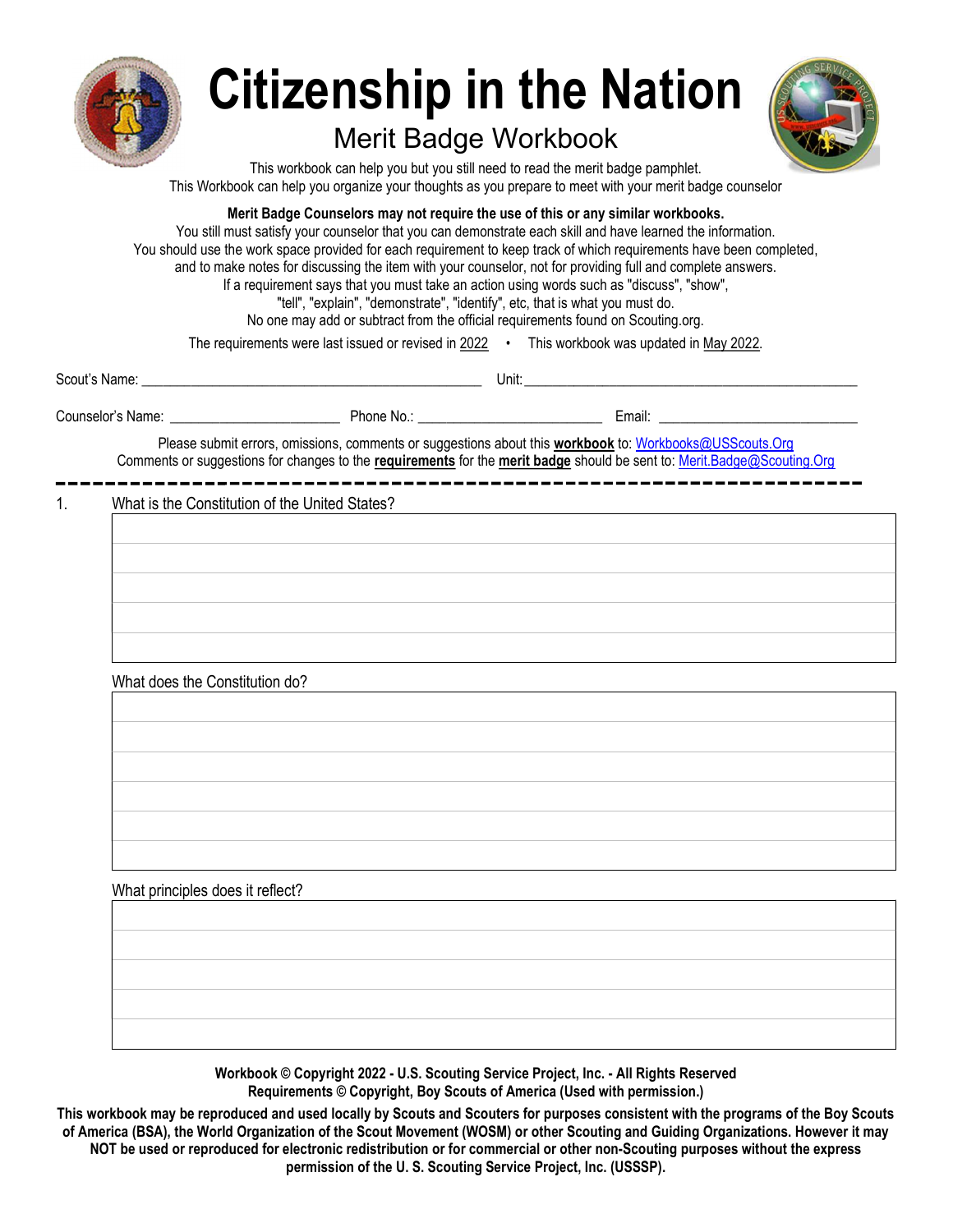| v |  |
|---|--|
| I |  |
|   |  |

2. . List the six purposes for creating the United States Constitution set forth in the Preamble to the Constitution.  $\sqrt{1}$ 

| . . |  |
|-----|--|
| 2.  |  |
| 3.  |  |
| 4.  |  |
| 5.  |  |
| 6.  |  |

How do these purposes affect your family and community?



3. List the three branches of the United States government.

| . .           |  |
|---------------|--|
| ⌒<br><u>.</u> |  |
| $\sim$<br>v.  |  |

Explain:

a. The function of each branch of government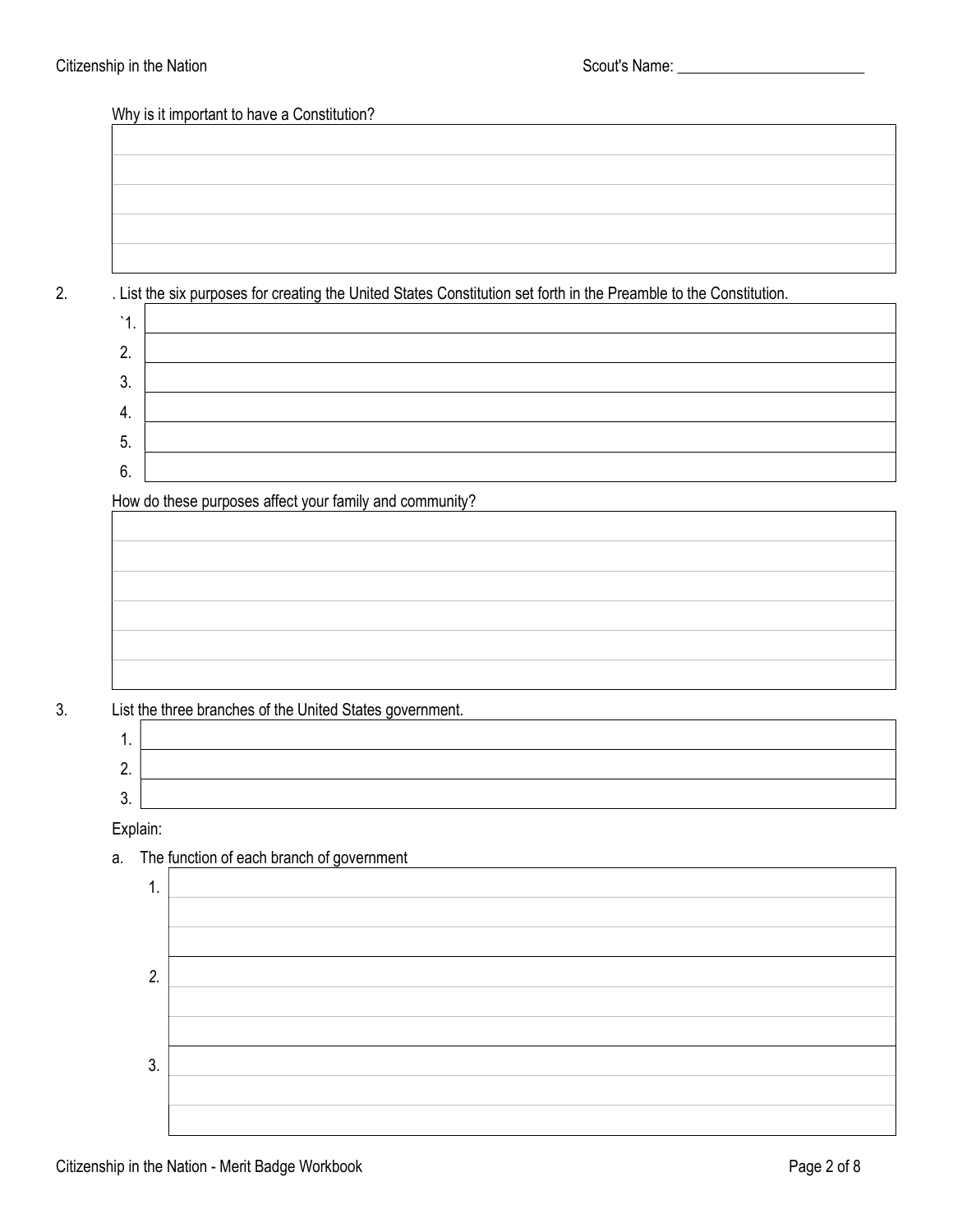b. Why it is important to divide powers among different branches

#### c. How each branch "checks" and "balances" the others

#### d. How citizens can be involved in each branch of government.

#### 4. Discuss the importance of:

a. Declaration of Independence

#### b. The Bill of Rights (the first 10 Amendments to the Constitution) and the 14th Amendment

#### 1st Amendment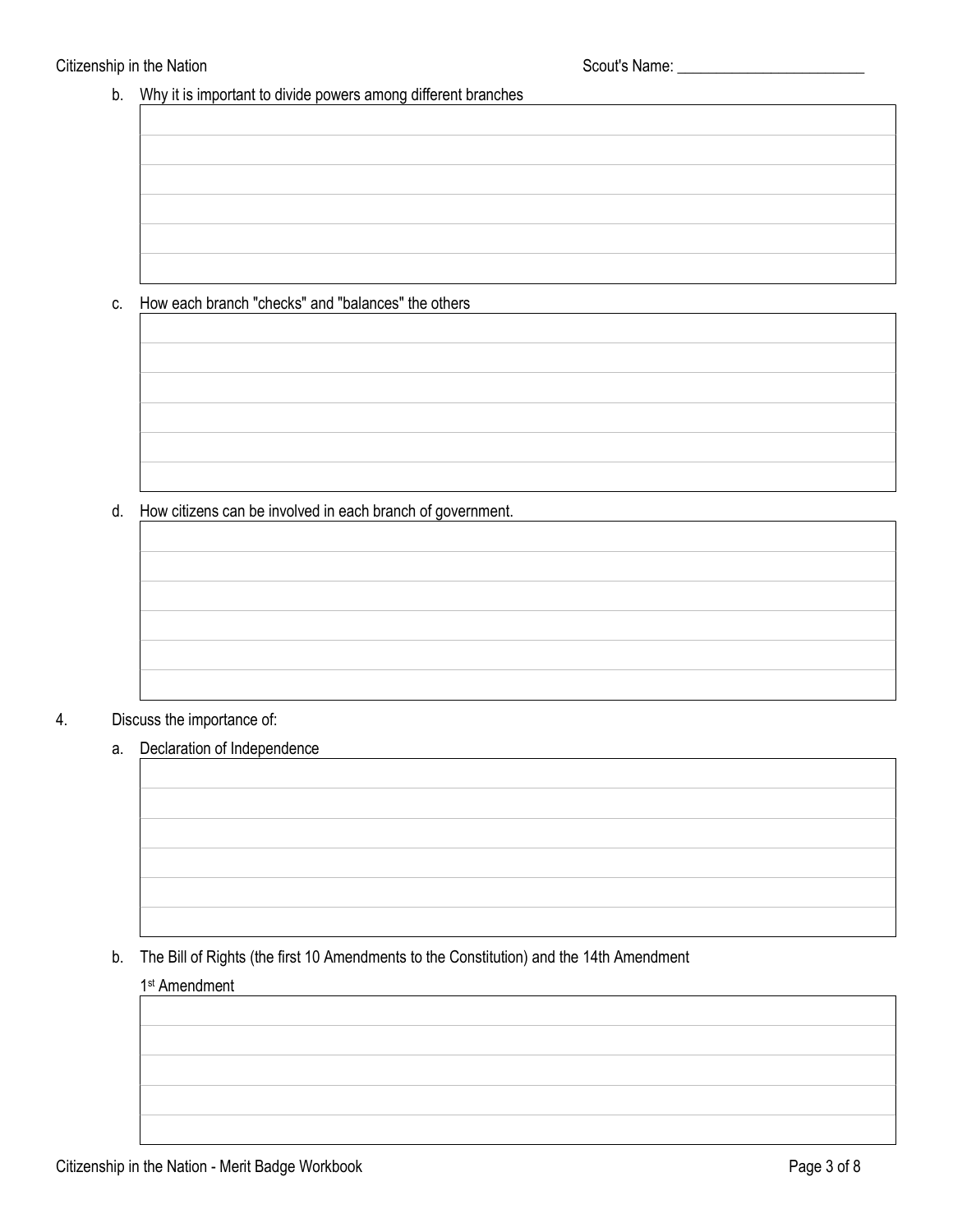2<sup>nd</sup> Amendment

#### 3rd Amendment

#### 4th Amendment

#### 5th Amendment

## 6th Amendment

#### 7th Amendment

### 8<sup>th</sup> Amendment

|  | Citizenship in the Nation - Merit Badge Workbook | Page 4 of 8 |
|--|--------------------------------------------------|-------------|
|--|--------------------------------------------------|-------------|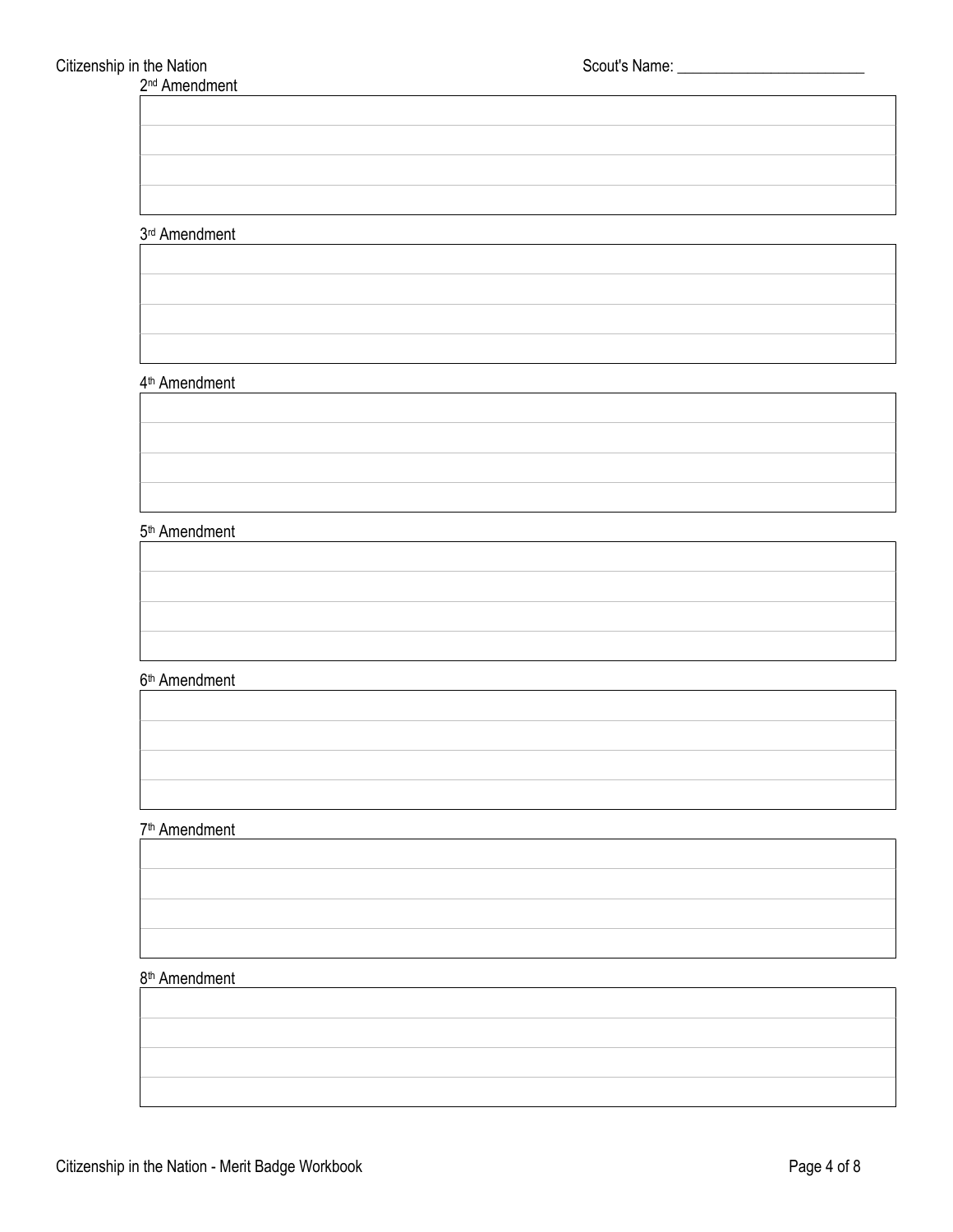#### 10th Amendment

#### 14th Amendment

c. The traditional United States motto "E Pluribus Unum".

5. Watch the national evening news for five days in a row or read the main stories in a national media organization (e.g., a newspaper or news website) for five days in a row.

| Start<br>date:: | End Date: |  |
|-----------------|-----------|--|
| News<br>Source: |           |  |

Discuss the national issues that you learned about with your counselor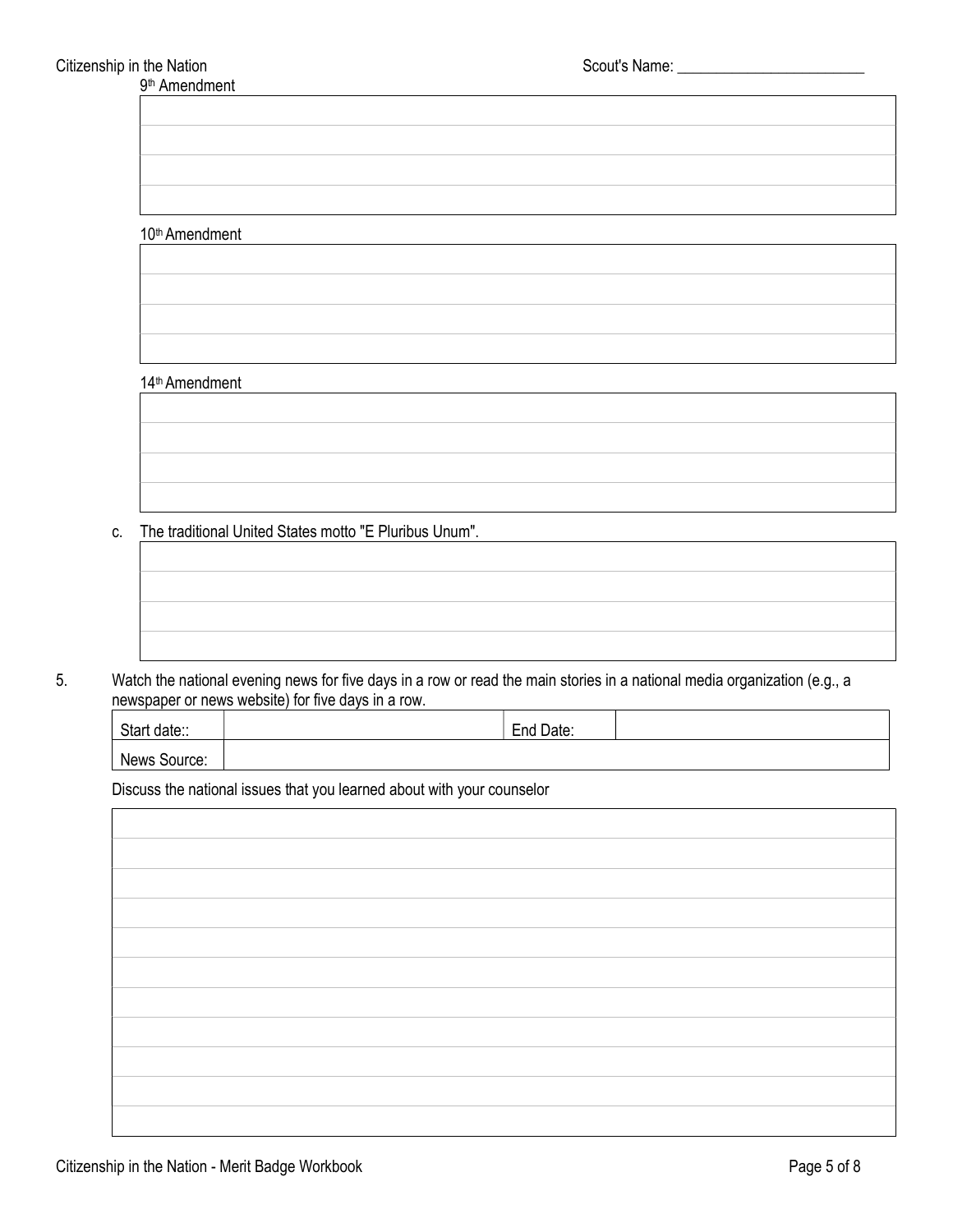Choose one issue and explain how it affects you, your family, and community.

6. With your counselor's approval, choose a speech of national historical importance. Explain:

|         | Explain:                                  | With your counselor's approval, choose a speech of national historical importance. |
|---------|-------------------------------------------|------------------------------------------------------------------------------------|
| a.      | Who the author was                        |                                                                                    |
|         |                                           |                                                                                    |
| b.      | What the historical                       |                                                                                    |
|         | context was                               |                                                                                    |
|         |                                           |                                                                                    |
|         |                                           |                                                                                    |
|         |                                           |                                                                                    |
| $C_{1}$ | What difficulties the                     |                                                                                    |
|         | nation faced that the<br>author wished to |                                                                                    |
|         | discuss                                   |                                                                                    |
|         |                                           |                                                                                    |
|         |                                           |                                                                                    |
|         |                                           |                                                                                    |
| d.      | What the author said                      |                                                                                    |
|         |                                           |                                                                                    |
|         |                                           |                                                                                    |
|         |                                           |                                                                                    |
|         |                                           |                                                                                    |
| е.      | Why the speech is                         |                                                                                    |
|         | important to the<br>nation's history.     |                                                                                    |
|         |                                           |                                                                                    |
|         |                                           |                                                                                    |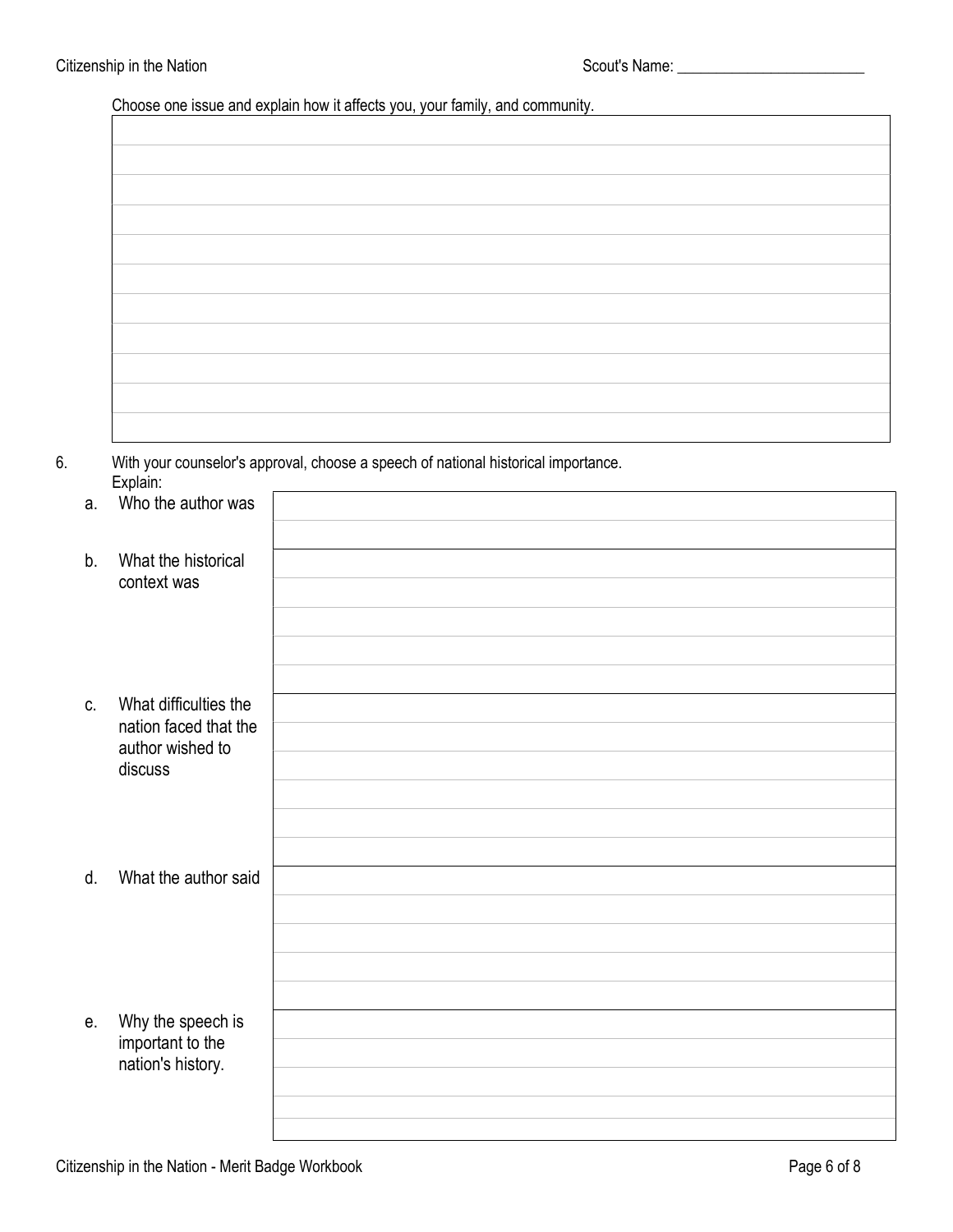Choose a sentence or two from the speech that has significant meaning to you, and tell your counselor why.

Sentence(s) You chose:

Why it has significant meaning to you:

- 7. Do TWO of the following:
	- a. Visit a place that is listed as a National Historic Landmark or that is on the National Register of Historic Places. What did you visit/

Tell your counselor what you learned about the landmark or site and what you found interesting about it.

b. Tour your state capitol building or the U.S. Capitol. What did you visit? \_\_\_\_\_\_\_\_\_\_\_\_\_\_\_\_\_\_\_\_\_\_\_\_\_\_\_\_\_\_

Tell your counselor what you learned about the capitol, its function, and the history.